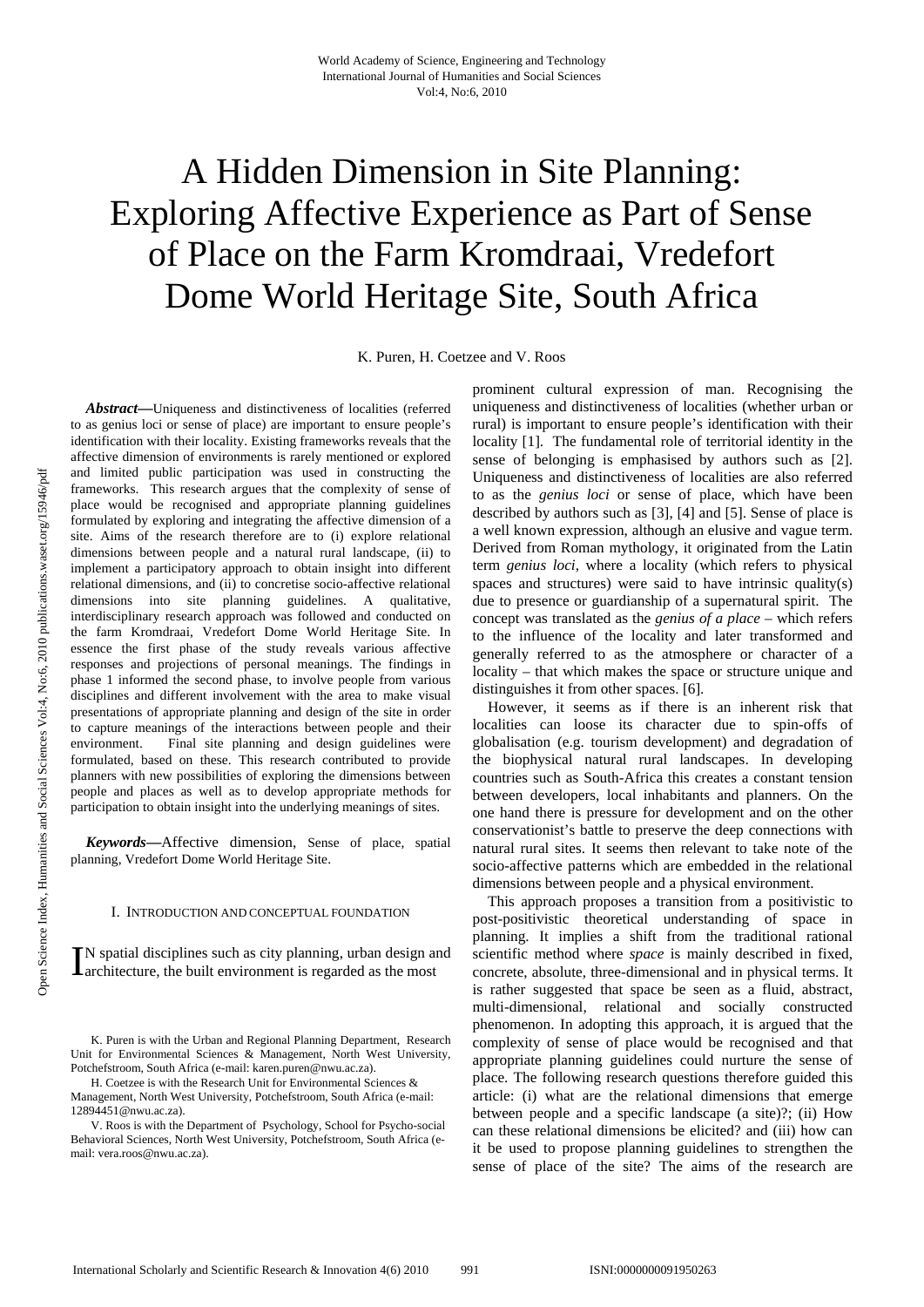therefore to (i) explore the relational dimensions between people and a natural rural landscape, (ii) to use a participatory approach to obtain insight into the different relational dimensions, and (ii) to concretise the socio-affective relational dimensions into site planning guidelines so that the sense of place of the site could be preserved and/or promoted.

 Traditional frameworks used for strengthening the sense of place of localities up until now mainly include those formulated by [3], [4], [7], [8] and [9]. An extensive analysis of the proposed frameworks revealed that very little reference is made to individual symbolic meanings of the environment; that the affective dimension of environments is rarely mentioned or explored; that there is limited participation in constructing the frameworks; and that design elements were derived at by experts (planners, urban designers, architects as designers) without communicative participation. Later illustrations of sense of place that was made by [10] and [11] related to urban design indicate the constructs to support the sense of place of localities as activities, physical (visual) aspects and meanings – although meanings are not further explored. It is thus clear from the existing frameworks that the affective dimension of sense of place is rarely mentioned and vaguely referred to. Contemporary theories of sense of place, by Doreen Massey [12], includes the idea of progressive sense of place or global sense of place – where place is characterised by porous boundaries and inter-connections rather than by fixed identities and borders, while [2] supports the idea in his viewpoint of the particularity of place, which becomes irrelevant through the continuous flows of information and the rise of the network society.

## II.RESEARCH METHODOLOGY AND FINDINGS: A PROCESS DESCRIPTION

A qualitative research design was used in this research because qualitative research is an appropriate method to investigate research phenomenon to obtain insight in the subjective experiences of people and to access the meanings that they attach to the relational dimensions between them and the specific rural location [13]. Furthermore, a qualitative research approach is particularly useful as an inductive, naturalistic approach to investigate unfamiliar research topics [13]- [15].

The regional context for the research is Vredefort Dome World Heritage Site (VDWHS), South Africa, considered as the world's oldest (2,023 million years) and largest (190 kilometers) visible meteorite impact site [16]. It is a unique natural landscape filled with rolling hills, rocky outcrops and a unique composition of indigenous fauna and flora. At least 100 plant species, over 50 mammal species and 70 different butterfly species have been recorded in the area [17],[18]. The Vaal River, one of South Africa's largest and only perennial rivers, separates the Dome roughly into two halves that fall into two separate province (North West and the Free State Provinces) [17]. Due to its geological importance the Vredefort Dome was declared a World Heritage site in 2005. [16], [17].



(Source: Map compiled by GISCOE Pothefstroom, 2006) Fig. 1 Location of VDWHS, South Africa



 $(a)$  (b) Fig. 2 Research context: Examples of prominent features of VDWHS - (a) hills and (b) the river

Although little development has occurred in the area, the untainted natural landscape of the VDWHS is, since its proclamation as a world heritage site, under immense pressure for development, especially from developers living outside the area. Farms in the VWHS are primarily owned by private property owners, which contribute to various complexities regarding future planning and management of the area.

The research was conducted on the farm Kromdraai, which comprises approximately 85 hectares of farmland with a 600 meter riverfront. It is classified as part of the conservation/livestock zone in the VDWHS [19], which implies the site is potentially ecologically sensitive with low arability and grazing capacity. Surrounding land uses include private game farms, tourist facilities and private residential. The farm Kromdraai was bought by private owners in 2002. Realising the potential of the land, they started to investigate opportunities for further development of the site.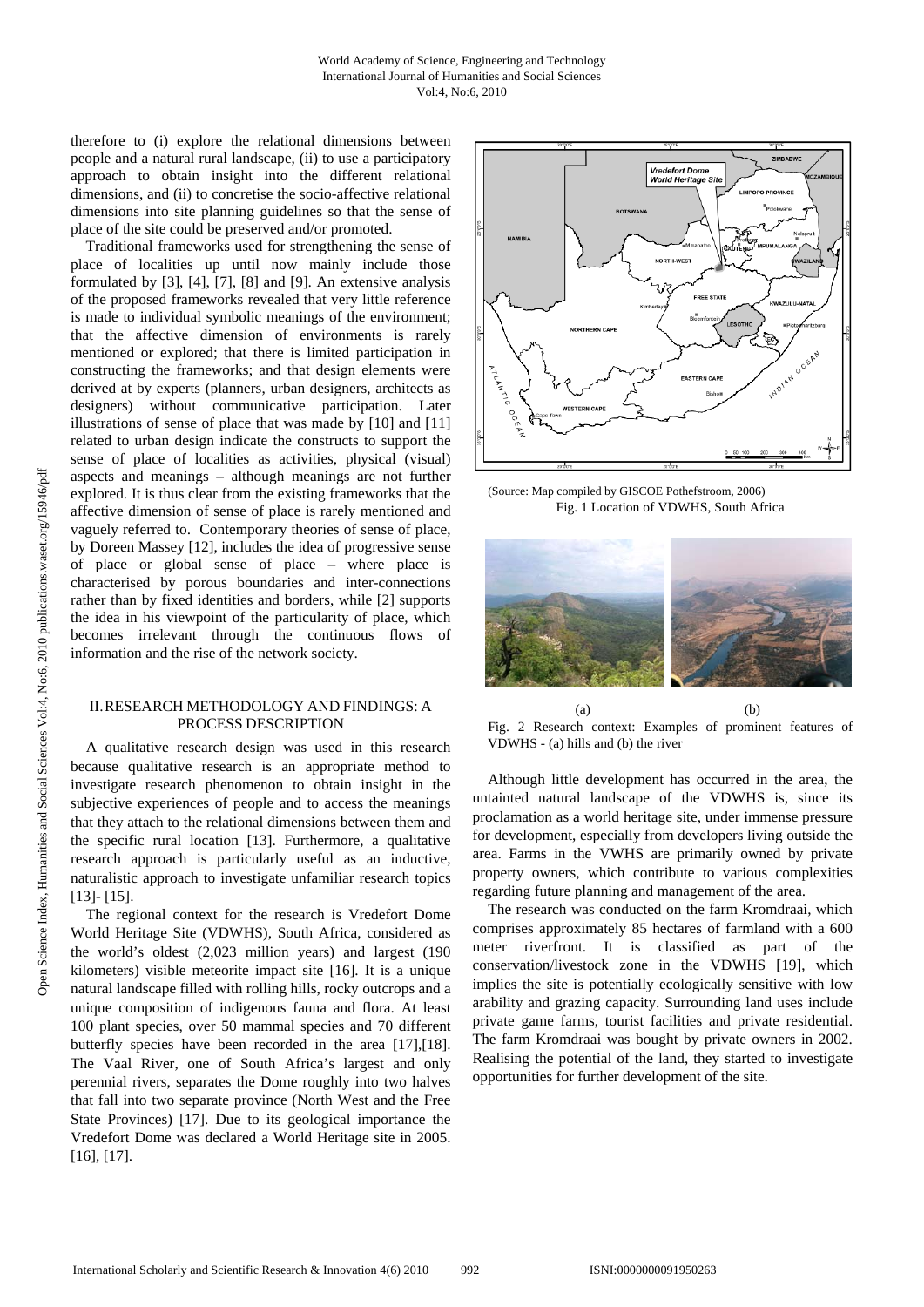

Fig. 3 Location of the farm Kromdraai, VDWHS [19]



Fig. 4 Photographs of the farm Kromdraai – (a) view from the entrance to the farm and (b) view from hill top

The research process started with establishing an interdisciplinary research network between psychology and urban and regional planning. Initial discussions between the two disciplines focused on the multi-dimensional nature of sense of place and the need to view it holistically. Complexities of sense of place with regards to the translation (decoding) of abstract phenomena such as humanenvironment interaction (emotions, perceptions etc.) as well

how to concretise these to eventually influence policymaking are mutual concerns. A discussion with the owner-developer of the site and proposal for a possible research project based on which site development guidelines were to be formulated, laid the foundation for interdisciplinary cooperation in order to integrate affective dimensions of sense of place in spatial planning.

 Interdisciplinary research includes research that builds on theories and research from more than one discipline and uses methods for data collection and analysis which are compiled from more than one research tradition [20]. In short, it implies the bringing together of distinctive components of two or more disciplines [21]. Psychology deals readily with abstract concepts such as symbolic meanings and values and the interaction of people and their environment. Saunders [22] refers to psychologists as "experts in human behaviour and have provided numerous approaches for understanding cognitions, attitudes, motives, beliefs and values and have therefore much to offer in terms of understanding humannature experiences" (as in the case of VDWHS). In this research the interdisciplinary collaboration provides authentic opportunities for the public to communicate the meanings that they attach to their sense of place [23].

The research was conducted in two phases.

#### *Phase 1:*

During phase 1, a group of post-graduate students were selected as a pilot group to refine the research procedure and the data gathering methods. This group consisted of 10 post graduate students (both male and female) from the Department of Psychology and the Department of Urban and Regional Planning from the North-West University's (NWU) Potchefstroom Campus. Each activity planned by the researchers for the first phase of the project were executed in as much detail as possible, after which the pilot participants were asked to reflect on each activity by for example making suggestions on how it could be further improved or refined.

 The pilot study was followed by a selection of appropriate participants, based on a purposeful sample. Selection criteria includes (i) participants who indicated they would be interested in purchasing property in a natural rural site such as VDWHS, (ii) with no vested interest in the VDWHS at that stage, (iii) participants who sees themselves as having a close connection to nature, and (iv) individuals who are able to express and communicate their experiences in relation to the environment.

The final group of participants consists of 12 people between 28-71 years old, four females and eight males. The group of participants includes people not professionally linked to spatial disciplines (a nurse, artist, human resource manager, psychologists) and environmental consultants, planners and architects. Participants were formally invited to take part in the research, informed about the specific detail of the research project, what it entailed, their involvement and possible risks of walking in a rural location. They were ensured that all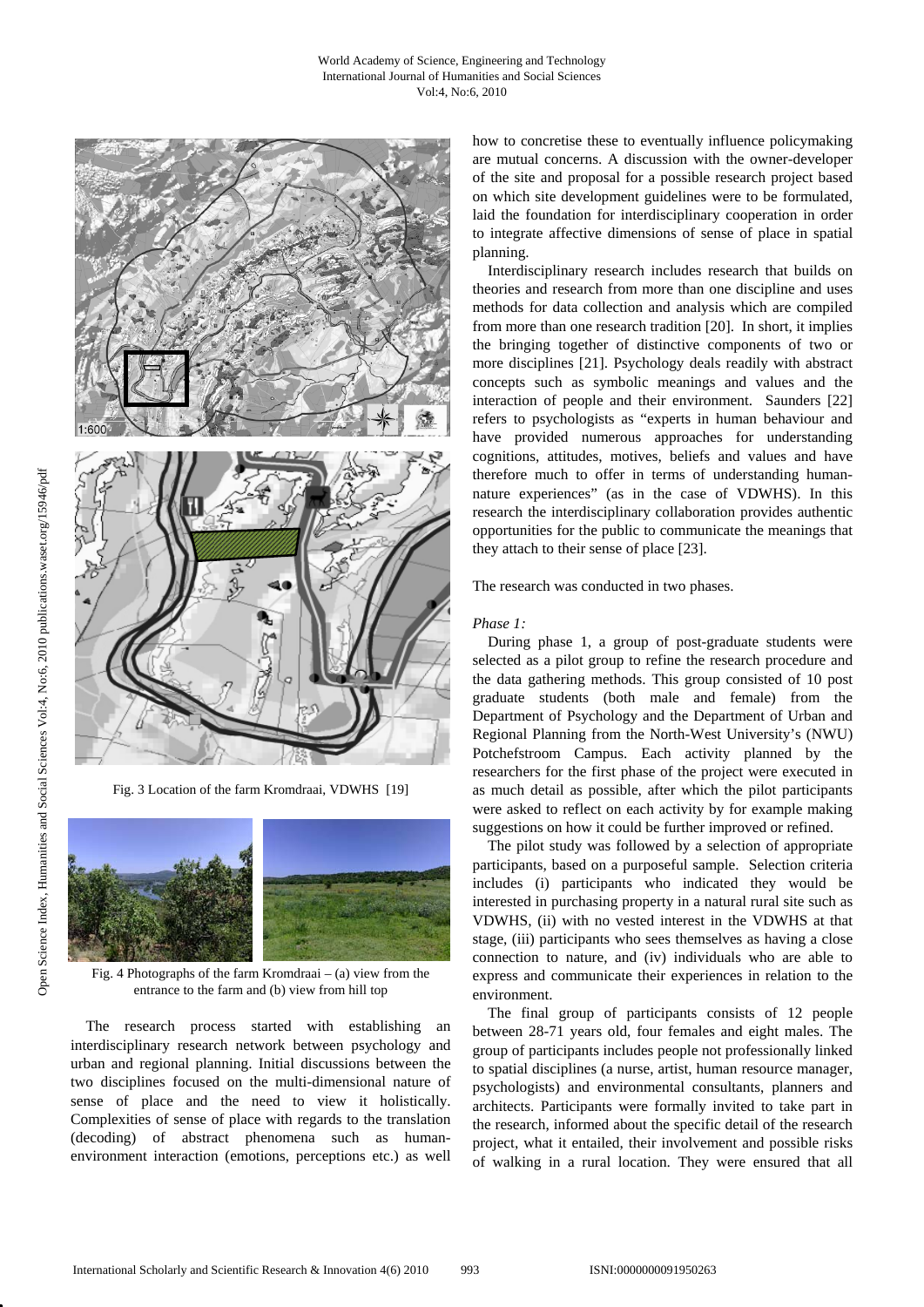information obtained will be treated with confidentially and that they have the right to withdraw at any stage from the research without being penalised. After they have signed informed consent forms, they were then driven to the research site where they were first orientated by providing them with maps, cameras and color pens.

They were asked to hike on any part of the site and take photographs that according to them best represented their experience of the site. Two to three hours were given to explore the site, during which observations were made by the researchers and research assistants. People were observed in terms of the areas where they spent the most time and areas that they preferred. This field session was concluded with lunch and a focus group discussion based on their experience of the field trip.

After the development of the photographs, participants were contacted to arrange individual interviews about the photographs taken. The detail of the each of the data gathering methods will be discussed next.

## *A.Data Gathering*

## *A.Photographs*

 Photographs were used because it created a medium that could reflect the interaction between people and their often taken-for-granted perceptions about the environment [24]. Self elicited photographs is regarded as a highly effective manner to obtain insights, knowledge and a richer understanding of the social, cultural and contextual aspects which are often difficult to obtain through direct questioning, because most people find it difficult to spontaneously talk about their emotions [25], [26].

# *B.Focus groups*

 Participants engaged in focus group discussions on site directly after the photographic activity. The participants were asked to discuss their experiences of the site. Focus groups are valuable since they capture real-life data in a social environment, have flexibility, high face validity, and timely results and are low in cost [27]. The value of having the focus group directly after participant's engagement with nature is that it allowed for the emergence of rich, textured descriptions while their experiences in still fresh in their minds. The focus group discussion was audio taped and transcribed verbatim.

# *C.In-depth individual interviews*

 Approximately two weeks later, the first phase was followed up and concluded with in-depth individual interviews in which the participants were asked a) why they took the photograph; and b) to tell the researchers more about their experiences of the site. These questions were aimed at collecting detailed information about the subjective experiences and personal feelings that emerged during the participants' experiences of the site by using the photographs to elicit their responses. The benefits of using an interview

method, especially in association with a projective method like the photographic method, is that it permits immediate follow-up questions, clarifications and can thus be regarded as a flexible mode of data collection that contribute to the credibility of the study [28]. The in-depth individual interviews were audio taped and transcribed verbatim*.* 

## *D.Observations*

 Observations were used to collect additional information on how participants interact with the site. 40 postgraduate students from the Psychology Department at the NWU were placed at different locations on the study site, where in most cases they had a panoramic view of the surrounding areas and were they were in most cases unobservable to the participants. They were all instructed to observe how the participants interacted with nature and to map the movement of the participants through the area. This information was used to supplement other data, for example which areas were explored by the participants.

## *B. Data analysis*

 The photographs that were taken were treated as visual data and analysed by listing the constituents systematically and cataloguing the literal meaning of the material; asking questions about the listed elements; and allowing themes and statements to reveal themselves. This step in the analysis included reflecting on the aim of the study to create a context in which emerging themes and statements had meaning [29], [30]. All data were analyzed by all three researchers and the themes discussed and negotiated in great detail before a final theme was decided upon. The transcribed focus group discussion as well as individual interviews were regarded as textual data and were analysed according to the steps of Giorgi [31]. These steps included: reading the entire description; discriminating units from the descriptions from within a psychological perspective and with a focus on the phenomenon under study; expressing the psychological insight contained in each of the meaning units more directly; and synthesising the transformed meaning units into a consistent statement regarding experiences.

# *C. Findings of Phase 1:*

 The findings were organised into the following themes, with examples from the data to support each.

| AFFECTIVE EXPERIENCE OF THE SITE: THEMES<br><b>THAT EMERGED</b> |  |  |  |  |
|-----------------------------------------------------------------|--|--|--|--|
| Contentment                                                     |  |  |  |  |
| Sense of escape                                                 |  |  |  |  |
| Curiosity                                                       |  |  |  |  |
| Hope                                                            |  |  |  |  |
| Spirituality                                                    |  |  |  |  |
| Emotionally and physical safety                                 |  |  |  |  |
| Projections of personal meaning                                 |  |  |  |  |
|                                                                 |  |  |  |  |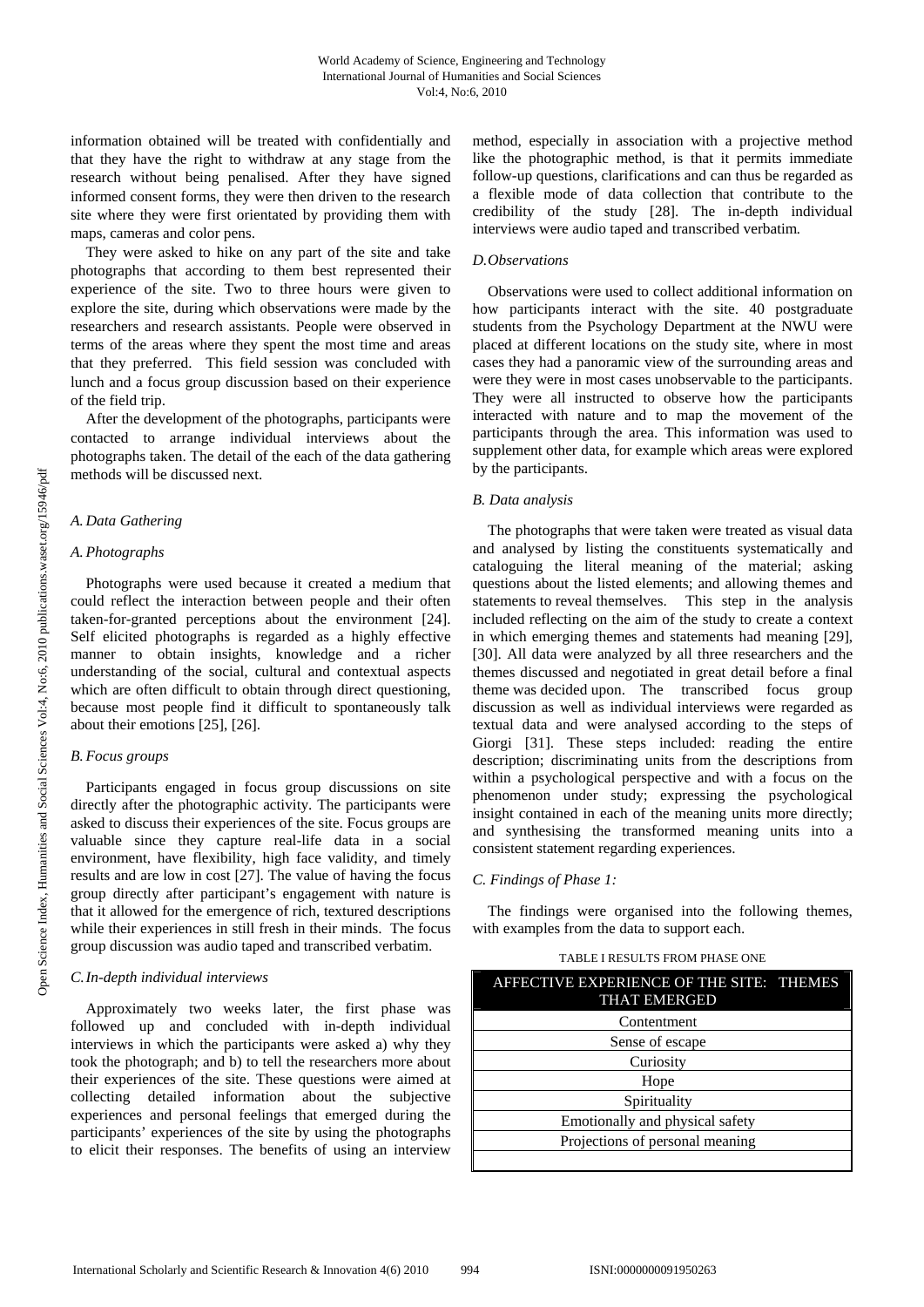## *A.Contentment*

 Contentment according to the participants refers to feelings of peacefulness, calmness and freedom. These feelings were most often experienced by the group of participants in response to open settings, or views from rocky outcrops, where participants had a panoramic view of the area. One participant expressed it vividly, and where able to verbally express it as: *Here I am fairly high, on a rocky outcrop, and I experienced a feeling of openness. It caused me to feel free. I specifically took this photograph because the air was very clean…and it was a place where I felt calm…tranquil'*. Participants described feelings of peace, calm and freedom as a sense that 'nothing matters anymore' that allowed them to relax. They compared these feelings to experiences of pleasantness, relaxation, an assembly of good friends, a visit to their parents' homes, lying on their back and gazing at the stars, or even sitting around a camp fire.

## *B. Sense of escape*

 Participants described their feelings of being away as the carefree flight of an eagle, or a sense of '*detachment from the everyday constraints of normal life*'. Other participants described it as if they could '*breathe again*' and '*forget about the demands that modern society imposes upon him*'. One participant's comments summarises the group's feelings by saying that she could relax in such setting because she is not bombarded with daily challenges. She said: *Yes, I think this place got it right in the sense that it helped me to relax, without being constantly showered by information that you normally experience in an everyday work context...where the phone rings, people talk and your mind is all the time busy with deadlines you have to meet*.

# *C.Curiosity*

 Curiosity was described by the group as a fascination with nature, the site, and the need to explore it further. It was often described as a 'stop and pause effect.' It was described as different from what they encountered in everyday life, and it stimulated their curiosity and the desire to discover new things. One participant described it as *an adventure*, in which *anything can happen*. Another participant said that he gets curious. *When I see new things I get curious, then I want to go and investigate it further. I cannot just sit and wait. I often wonder how it looks on the other side.* 

# *D.Hope*

 Hope was associated with a positive future perspective, and openness to new experiences. Participants felt optimistic about their future, opportunities that might come their way, and that they could potentially make a success of anything they put their minds to. *It gives me hope. I am always open to new possibilities*. This hopefulness energises people so that they feel capable of doing almost anything. One participant expressed it as follows: *I believe you can do anything and that it is never too late to do anything. You know, if you decide to* 

*do something and you really want to do it, anything is possible'.* 

## *E. Spirituality*

 Spirituality was described by the group of participants as a feeling of being isolated from outside input and the ability to focus on God. One participant response indicates the group's feelings when he said: *It is difficult to describe the positive feelings that I experienced underneath the tree…it gave a feeling of isolation. It is almost like it is quieter underneath the tree, as if the tree absorbs the surrounding noise and it cuts out some of the light. Here I experienced a strong spiritual feeling*. All participants experienced strong spiritual feelings in one way or another. For most of the participants nature reminded them of the power and mercy of God, while many others said that the peace and quiet help them to focus on God.

# *F.Emotional and physical safety*

 Safety was also described by the participants as a place where they can just sit and be themselves. A safe space is described as a *magical area*, an almost *fairy-tale like setting*, with *many places to hide*. One participant said it felt like *the vegetation protected me and found it comfortable, even homely.* Another said: *When I stood there I felt as if it could be my spot. I felt safe and as if nothing could harm me. It was a nice feeling*. Another participant said that feelings of safety are important; because in a manmade environment she always has to lock her doors and she always feels unsafe. At this site (and in nature in general) she always feels safe, because she feels that there is nothing that could harm her.

# *G.Projections of personal meanings*

 The diversity in the environment was associated with different experiences. The visual images elicited personal meanings and symbols. For example, trees were described as coming across an old friend whom they have not seen for many years. The participants compared their experiences of nature as reminiscent of their important relationships with people, places that they have visited as well as experiences they had. For example, one participant associated the protection, safety and security she felt in the bush with the shelter and protection she offers her friends when they experience difficulties. Open areas underneath trees gave one participant a Sunday afternoon feeling that calmed her and reminded her of interactions with her family members. It reminded her of togetherness… *to be peacefully together, to have a braai* [barbeque]…*We always braaied on a Sunday afternoon…and we still do. Basically... you know, that peaceful feeling, you feel the heat of the afternoon, a tired feeling (laugh) and sitting around doing nothing'.* Another participant was reminded of special moments during memorable movies that she had seen; others reported deep spiritual feelings, while others were reminded of their childhood when they had the freedom to sit and dream under trees.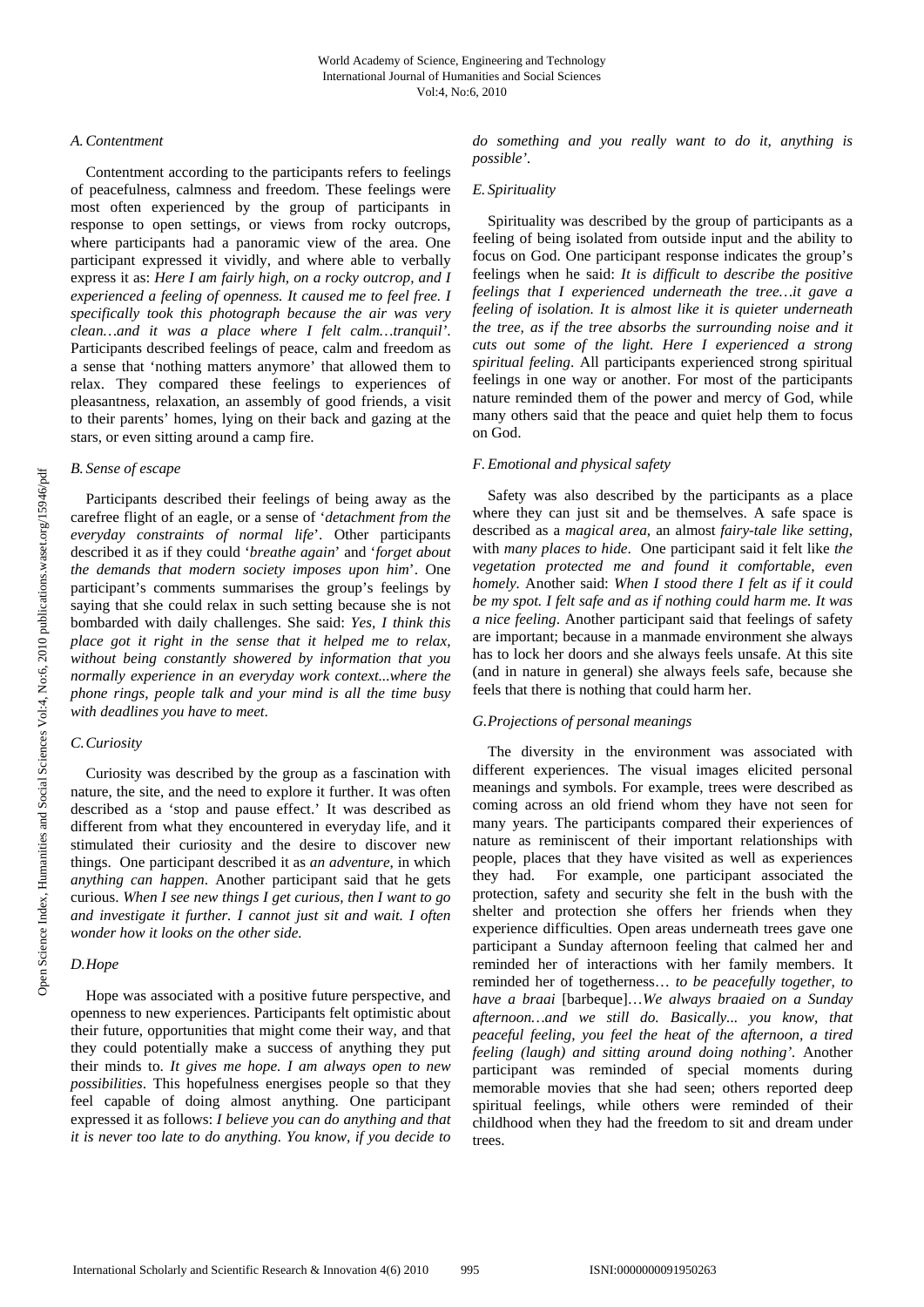The composition of rocks reminded some participants of the different relational aspects of their lives. For example, a pile of rocks packed together represented *being together* or unity. Others were reminded of the 'rocky' (difficult) times in their lives or conflict that they might have experienced with family, friends or strangers. Others reported that loose rocks represented instability in their relationships with others, whereas fixed unmoving rocks represented inner peace and stability. Rocks were also indicative of the area, reflecting the ancient origin and history of the area, which evoked feelings of awe and admiration. These associations also induced feelings of calm and made many participants want to sit down relax and admire the view.



Fig. 5 Examples of photographs taken by participants to represent (a) a sense of escape, hope (b) curiosity, (c) spirituality and (d) safety

## *Phase 2*

The second phase was conducted after two months of the initial site visit and same participants from phase 1 were used. They were divided in four groups, each group seated around a table and consisting of human behaviour experts, planning/design and environmental experts and other people outside these professional domains. Although the participants were not statistically representative of any meaningful population, they were all able to give an informed opinion about their experiences of the site, and were able to express themselves verbally in either English or Afrikaans. This allowed for the triangulation between disciplines, interdisciplinary collaboration, as well as purposive sampling [32]-[34].

 Visual projections (photographs) obtained from phase1were projected on a screen to form a backdrop to remind participants of the site context. Participants were asked to make visual presentations (collages) of possible ways in which the site could be developed to capture meanings of the interactions between people and their environment (which were obtained in phase 1). Each group of participants were

presented with the following materials for the collages: (i) A combined aerial photograph-map (A2 format) of the farm to indicate basic data such as boundaries, contours, roads and paths, existing entrances and natural landmarks on the site; (ii) large colour photographs representing main areas that signifies the visual character of the site, namely: open grassland areas (plateaus), areas with a river view and more areas enclosed (with trees and bushes) and hilly, rocky areas; (iii) photographic examples of various materials; (iv) colour samples; (v) clay; (vi) polystyrene and (vii) various stationary such as colour pens, paint, glue etc.

 The second phase was structured around two activities in which participants were requested the following: to proposed a two-dimensional layout for the farm, indicating entrances; areas suitable for development and the number of structures; appropriate land uses and the distribution; size; type of structures (if applicable) as well as ways to connect the different elements on the site. They were asked to make a collage on the poster with photographs presented, to indicate how they visualise the future built environment on this site that would enhance the character of the place and that could preserve human-environment interactions.



Fig. 6 Example of Proposals by Group – Layout of the site



Fig. 7 Example of Proposals by Group – Visual presentation (collage)

The findings of activity 1 of phase 2 indicated that all the groups reached consensus that the untainted natural environments, representing physical and emotionally safe environments for them, should be kept in tact. Feelings of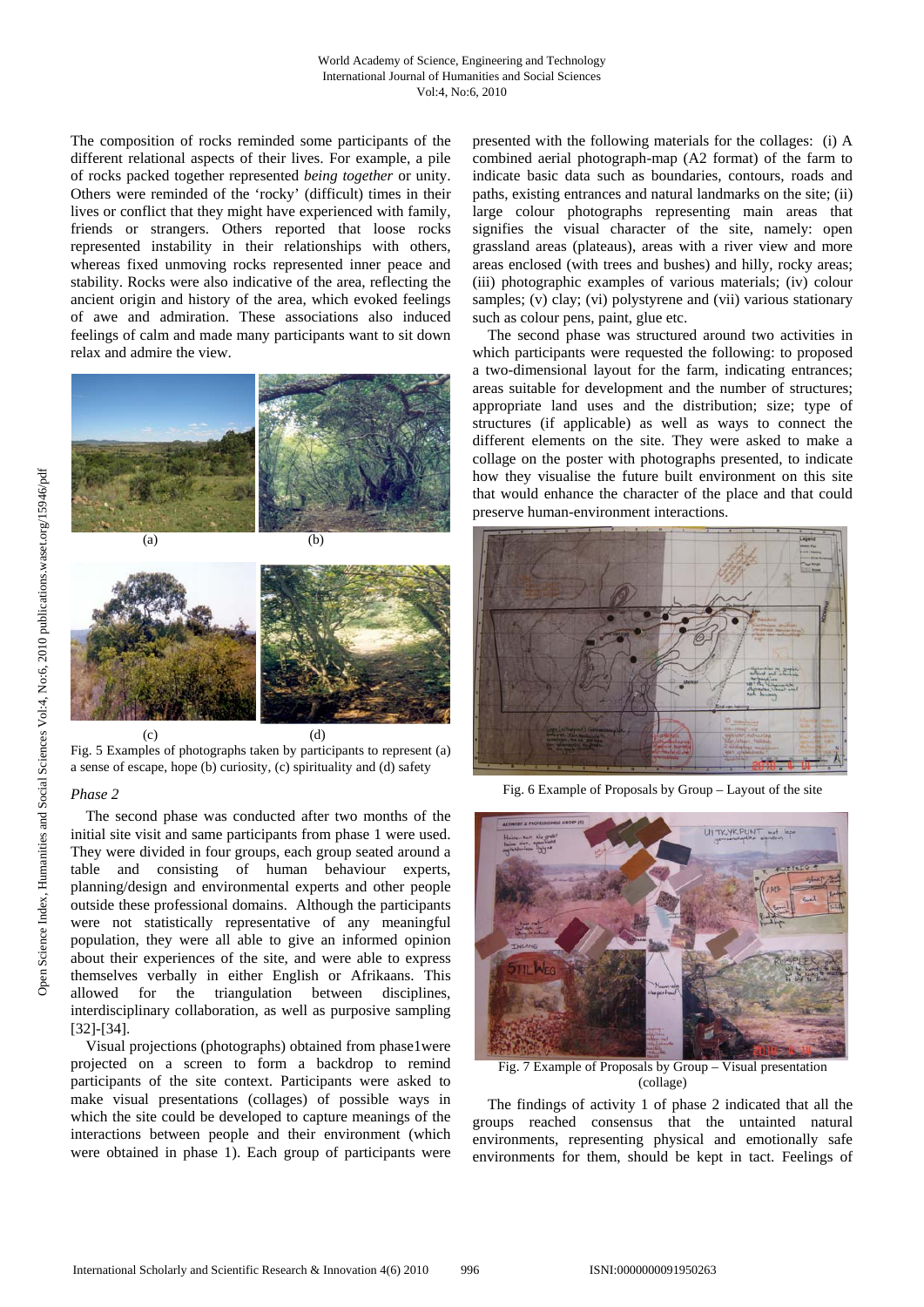emotional safety were felt most strongly when participants entered the areas with denser vegetation. Many participants for example also experienced strong feelings of spirituality in areas with dense vegetation, under or near large and impressive trees or in the open areas where they had a view of the surrounding area. Related to this, they also suggested that all new development should be as unobtrusive as possible and that it should only occur in the areas on the site that is already disturbed. The results from the first phase showed that many participants were intrigued by the flora and the landscape and wanted to explore it further. It was described as a '*stop and pause effect*.' and stimulated their curiosity and a desire to explore further.

 Two of the groups suggested that a new entrance be build near the opposite corner of the property with a longer, winding road leading to proposed residential units. This is aimed at providing visitors or residents on the site to obtain feelings of calmness, peace and tranquility before they reach their residents and to perhaps experience a sense of escape from their everyday settings.

 All four groups suggested a single road ending at a central point, from where footpaths should lead to proposed structures on the site. This could be linked to the participant's appreciation for the diversity and unity with nature on the site and aimed at preserving the untainted natural vegetation on the site. Between 4 and 11 (average 6,4) residential units were suggested for the site, which is aimed at not overcrowding the property and to ensure the few residents on the property get the maximum benefits that nature has to offer. It was also suggested that the units should be hidden among the pockets of natural vegetation next to the existing road to minimize visual disturbances. All participants felt that it is of the utmost importance to protect the natural environment. In addition, all groups (4/4) felt that the units should not be visible to each other, again to conserve feelings of contentment, a sense of escape, curiosity, hope and spirituality that emerged when the participants were encouraged to talk about their interactions during the first phase of the process.

 The proposed materials could also be linked to the findings in phase 1. For example, rocks which are associated with unity or difficult times or stability in relationships, are suggested to be included in the structure. The rocks, should also come from the immediate area, are also indicative of the history of the area which invoked feelings of admiration and awe. Other facilities suggested by the participants included a central, communal area where the residence could interact and benches at strategic places where people could admire and for example appreciate the surrounding views from*.* 

An analysis of the findings from the group participations seems to be directly related to their affective experiences on the site during the first phase. The following table provides site development proposals based on the affective experiences which should be considered in proposing planning guidelines for the development of the site:

## *Trustworthiness*

 In qualitative research the integrity of data is ensured by applying different trustworthy guidelines. Trustworthiness was achieved through applying various types of triangulation which added truth value, applicability, consistency and neutrality to the research process and results [35]. Firstly, multiple data collection strategies [13] were used including a projective method, focus groups, individual interviews and observations to investigate the phenomena from different angles. Secondly, multiple researchers (interdisciplinary collaboration) and observers from diverse backgrounds and levels of education were involved in the whole research process [33], [36]. Member checking was also used because researchers confirmed the findings with the participants. Finally, all three researchers, again from different backgrounds and levels of training, engaged in the analyses and interpretation of the data for a prolonged period of time.

#### III. DISCUSSION

 The research proposes that the socio-affective aspects, known as the intangible aspects of a location [37] are as important to acknowledge in the sense of place of a site, as the tangible visual and aesthetic aspects. The findings in phase 1 of this research clearly illustrated the shared properties of the environment and how people subjectively and idiosyncratically experienced it. This finding is also confirmed by [38]. It is accepted that human-environment interactions involve continuous, dynamic and relational interactions between human cognitions, emotions and behavior as well as the environment. The physical interactions between humans and their environments can be observed in behavior and actions [39], [40], which was noted in this research in the areas in which the people's spent more time or the places that they tended to avoid. The metaphysical experience (i.e. cognitions and emotions) are however, mostly unobservable and unconscious and often manifest itself in the form of physiological, as well as psychological, social and spiritual reactions [41]-[45]. It was therefore useful to obtain insight in these dimensions by applying a projective data eliciting technique. Furthermore, the way in which people perceive their environment includes the manner in which people think about their environments [46], [47]. This process does not happen automatically [47]-[49] and often emerge in the form of a physical description of a particular environment based on direct observations. Metaphysical processes related to environmental perception are less observable and difficult to access and manifest itself as personal meanings, attitudes and values [50]-[52].

 To access this abstract and unconscious dimension of the relationship between people and the environment, therefore requires innovative methods and different research processes. It is therefore suggested that that the discipline of planning should take notice that tangibles could be projected through concrete maps, but intangibles should also be projected through language and words. In this regard this research illustrated the value of interdisciplinary collaboration. By involving experts in human behavior could create a new vocabulary and powerful communication strategies [22]. A combination of disciplines on place research may prove to be rewarding for planners in general. In the South African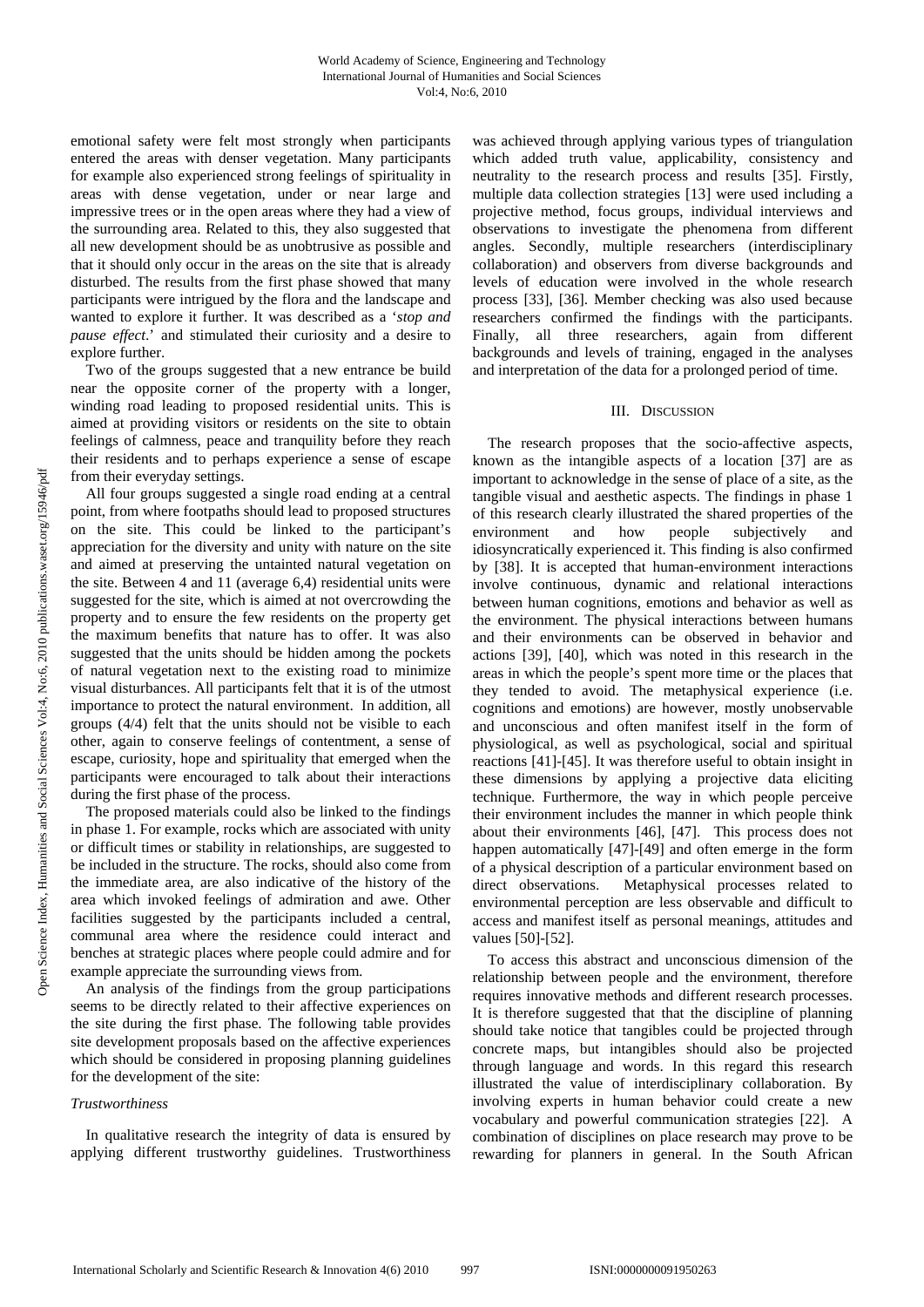context specifically (where this research is new), it can expand the planner's knowledge of sense of place in order to practice place-making. Interdisciplinary methods are helpful to enable researchers to study phenomena where too little is known about the phenomena to formulate proper hypotheses [53]. Further, interdisciplinary research may add value because this type of research is more creative; is more likely to lead to applicable results due to the fact that it is more oriented towards problem-solving approaches [54]; and research on sense of place is seen as more appropriate when informed by multiple research traditions.

 This research also illustrated that places can neither be planned for nor designed from the outside only without recognising that there is always a social creation in which various contexts (physical, ecological, social, economic, cultural, political, institutional, technological and individual) are involved. Although planning is ultimately concerned with improving the quality of human life, it involves the creation and dissemination of meanings that constitute the sense of place of localities. From the literature, it is also evident that place was until now only envisioned in terms of physical qualities [55] and the socio-affective meanings attached to them were rarely considered. Planners may possibly come closer to their ultimate goal of improving living environment if they acknowledge also the socio-affective aspects embedded in sites. Unfortunately, as [55] rightfully acknowledge, the underlying intangibles has not yet been decode by planners nor integrated in spatial planning. In this research it was attempted to illustrate that the meanings that people have about places are diverse and subjective. However, by involving participants in the planning process it could reveal affective dimensions underpinning the sense of place of localities, and these hidden dimensions could be included in proposing planning guidelines. This proposed shift could provide planners with new possibilities of exploring the dimensions between people and places as well as to develop appropriate methods for participation to obtain insight into the underlying meanings.

## IV. INTEGRATING THE AFFECTIVE DIMENSION IN SITE PLANNING: THE WAY FORWARD

 Planning should not only force top down identity onto space (locality) but rather acknowledge the intrinsic intangible aspects (the affective dimension) of sites to support sense of place. In terms of sense of place (with the renewed focus on place identity and thus sense of place, due to globalisation) the need exists to revisit theoretical frameworks used to plan/design for sense of place. The affective dimension, currently a hidden dimension in site planning needs to be taken cognisance of, especially where development is proposed for natural, rural areas. A movement towards more participatory and empowering decision-making processes forces planners to think more qualitatively than in terms of mere quantities and of micro scale complexities where society and community is made up of individuals with different emotions and preferences. For psychologists some of the major challenges may involve thinking towards concrete future states, policy implications and decision making systems

in which planners operate [56]. It is proposed that aspects from environmental psychology can help to bridge between larger scale future solutions for planning (and design) of the physical environment (e.g. site planning) and the micro level consisting of individual emotions, perceptions and preferences.

#### ACKNOWLEDGEMENT

K. Puren would like to thank Ms Nicolene Louw (research assistant) for technical support with this paper. REFERENCES

- [1] Pampalon, R., Hamel, D., De Koninck, M. and Disant, M. (2007). Perception of Place and Health: Differences between Neighbourhoods in the Quebec City Region, *Social Science and Medicine, (*65), 95-111.
- [2] Castells, M. (2010). *The power of identity: The information*
- *Age: Economy, Society and culture*. Wiley-Blackwell. [3] Relph, E. (1976). *Place and Placelessness*. Pion, London.
- [4] Norberg-Schulz, C. (1980). *Genius Loci: Towards a Phenomenology of Architecture*. Academy Editions, London.
- [5] Carmona, M., Heath, T., Oc, T. and Tiesdell, S. (2003). *Public places Urban Spaces: The Dimensions of Urban Design*. Architectural Press, Oxford.
- [6] Brinckerhoff, J.J. (1994). *A Sense of Place, a Sense of Time. New Haven*: Yale University Press.
- [7] Lynch, K. (1960*). The image of the city*. Cambridge, Mass.: M.I.T. Press
- [8] Cullen, G. (1964). *The Concise Townscape*. UK: Oxford Architectural Press.
- [9] Steele, F. (1981). *The Sense of Place*. Boston, MA: CBI Publishing.
- [10] Punter, J. (1991). Participation in the Design of Urban Space. *Landscape Design*, 200, 24-7.
- [11] Montgomery, J., 1998: Making a City: Urbanity, Vitality and Urban Design, *Journal of Urban Design,* 3, 93-116.
- [12] Massey, D. (1994). *Space, place and gender*. Cambridge : Polity.
- [13] Creswell, J.W. (2007). *Qualitative inquiry & research design : choosing among five approaches*, 2nd ed. Thousand Oaks : Sage Publications.
- [14] Babbie, E. & Mouton, J. (2001). *The practice of social research*. Oxford: Oxford University Press.
- [15] Leedy, P.D. & Ormrod, J.E. (2001). *Practical research: planning and*  design, 7<sup>th</sup> ed. New Jersey: Merrill Prentice Hall.
- [16] UNESCO, (2007). *World Heritage: Vredefort Dome*. http://whc.unesco.org/en/list/1162. Accessed 5 February 2007).
- [17] Fleminger, D. (2008). *Vredefort Dome: World heritage site of South Africa*. Johannesburg: 30° South Publishers.
- [18] Official website of the United Nations Environment Programme [UNEP], (2005). United From: http://www.unep wcmc.org/sites/wh/vredefort.html (Retrieved November 30, 2008)
- [19] Strategic Environmental Assessment (2006)
- [20] Locker, Y. (1994). *Business Skills*. Houndmills, England : Macmillan. [21] Nissani, M. (1995). Fruits, salads, and smoothies: A working definition
- of interdisciplinary, *Journal of Educational Thought*, 29(2), 121-128. [22] Saunders, C.D. (2003). The emerging field of conservation psychology,
- *Human Ecology Review*, 10(2), 137-149. [23] Bott, S., Cantrill, J.G. and Myers, O.E. (2003). Place and the promise of
- conservation psychology. *Human Ecology Review*, 10, 100-112.
- [24] Rose, G. (2001). *Visual methodologies*. Thousand Oaks, CA: Sage.
- [25] Catterall, M. & Ibbotson, P. (2000). Using projective techniques in education research. *British Educational Research Journal*, 26(2), 245-256.
- [26] Keller, C., Fleury, J., Perez, A., Ainsworth, B. & Vaughan, L. (2009). Using visual methods to uncover context. *Advancing Qualitative Methods*, (18), 428-435.
- [27] Morgan, D.L. (1997). *Focus groups as qualitative research: Qualitative research methods Series 16*. Thousand Oaks, CA: Sage.
- [28] Clark-Ibanez, M. (2007). In Stanczak GC (Ed.). *Visual research methods*. Thousand Oaks, CA: Sage.
- [29] Stanczak, G.C. (2007). *Visual research methods*. Thousand Oaks, CA: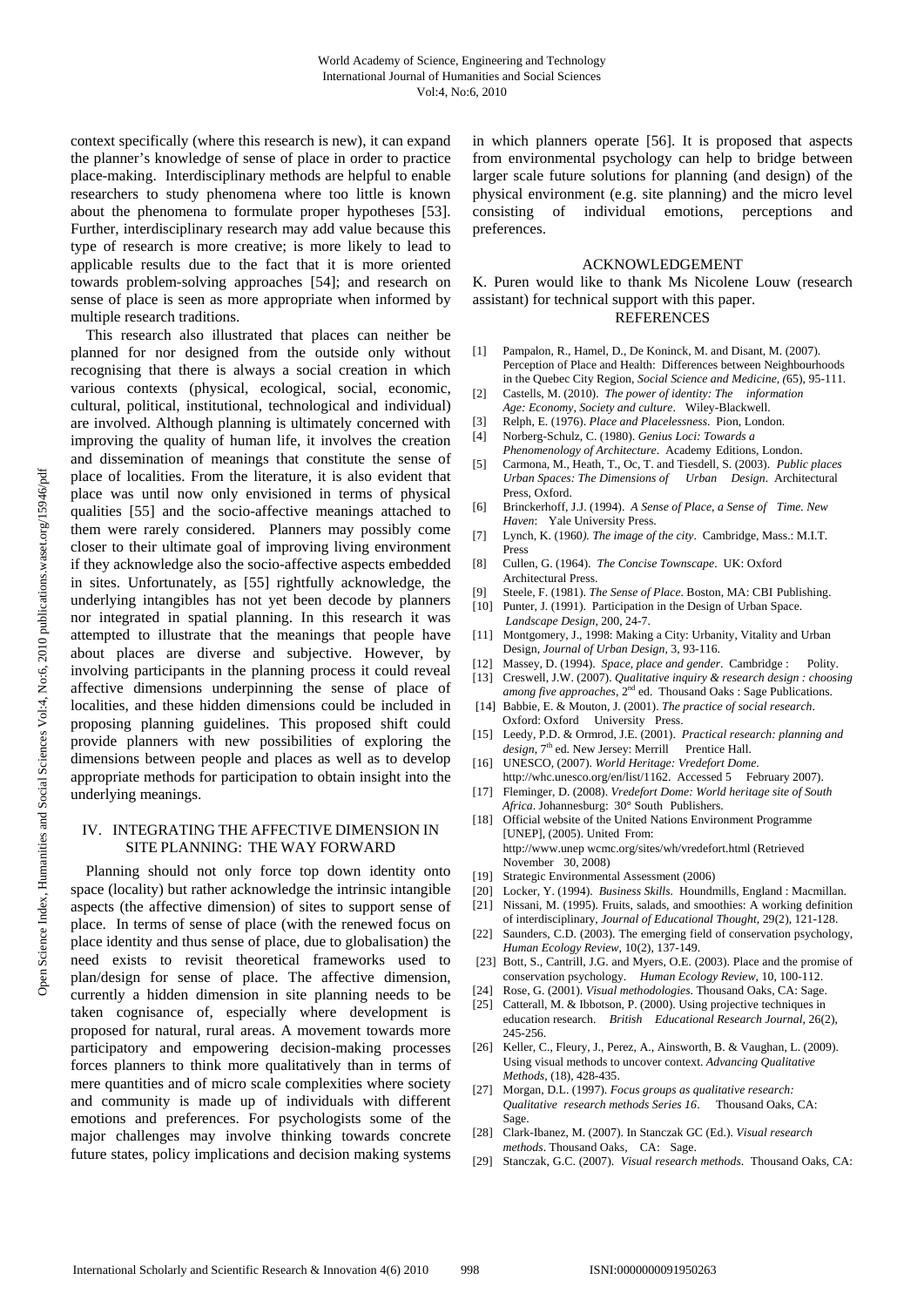#### World Academy of Science, Engineering and Technology International Journal of Humanities and Social Sciences Vol:4, No:6, 2010

Sage.

- [30] Weber, S. (2003). *About Image Based Research*. www.iirc.mcgill.ca/about.html. (Accessed 20 November 2007).
- [31] Burns, N. and Grove, S.K. (2001). *The Practice Of Nursing Research. Conduct, Critique & Utilization*, Philadelphia, W.B. Saunders, Philadelphia.
- [32] Gay, L.R., Mills, G.E. and Airasian, P. (2006). *Educational Research*. Pearson/Prentice Hall, New Jersey.
- [33] Lincoln, Y.S. (1995). Emerging criteria for quality in qualitative and interpretive research. *Qualitative Inquiry*, *1*(3), 275-289.
- [34] Lincoln, Y., & Guba, E. (1985). *Naturalistic inquiry*. Beverly Hills, CA: Sage.
- [35] Krefting, L. (1991). Rigor in qualitative research: The assessment of trustworthiness. *The American Journal of Occupational Therapy*, 45(3), 1-19.
- [36] Tuckett, A.G. (2005). Rigour in qualitative research: Complexities and solutions. *Researcher,* 13(1), 29-42.
- [37] Boyden, S., S. Millar, K. Newcombe, and B. O'Neill. (1981). The *Ecology of a City and Its People: The Case of Hong Kong*. Canberra, Australia: Autralian National University Press.
- [38] Relph, E. (1997). Sense of place. In Hanson, S (Ed.). *Ten geographic ideas that changed the world*, p.205-226. New Brunswick, NJ: Rutgers University Press.
- [39] De Young, R. (2000). Expanding and evaluating motives for environmentally responsive behaviour. *Journal of Social Issues*, 56(3), 509-526.
- [40] Kellert, S.R. & Wilson, E.O. (1993). *The Biophilia Hypothesis*. Washington, DC: Island Press.
- [41] Beringer, A. (2000). In search of the sacred: a conceptual analysis of spirituality*. Journal of Experimental Education*, 23(3), 157-165.
- [42] Davis, J. (2004). *Psychological benefits of nature experiences: An outline of research and theory*. (Retrieved from http://www.johnvdavis.com/ep/benefits.htm)
- [43] Kaplan, S. (1987). Aesthetics, affect and cognition. *Environment and Behaviour*, 19(1), 3-32.
- [44] Kaplan, R. & Kaplan, S. (1989). *The experience of nature: A psychological perspective*. New York: Cambridge University Press.
- [45] Ulrich, R.S. (1993). Biophilia, biophobia and natural landscapes. In Kellert SA, Wilson EO (Eds.). *The biophilia hypothesis.* Washington, DC: Island Press/Shearwater, pp. 74 -137.
- [46] Ittelson, W.H. (1973). Environmental perception and contemporary perceptual theory. In W.H. Ittelson (Ed.), *Environmental and cognition* (pp. 1-19). New York: Academic Press.
- [47] Kaplan, S. (1995). The restorative benefits of nature: Towards an integrative framework. *Journal of Environmental Psychology*, 15, 169-182.
- [48] Gifford, D. (1995). Natural psychology: An introduction. *Journal of Environmental Psychology*, 15, 167-168.
- [49] Hartig, T., Mang, M. & Evans, G.W. (1991). Restorative effects of environment experiences. *Environment and Behaviour*, 23910, 3-26.
- [50] Ajzen, I., & Fishbein, M. (1980). *Understanding attitudes and predicting social behavior*. Engelwood Cliffs, NJ: Prentice-Hall.
- [51] Anderson,E.N., 1996: *Ecologies of the heart: Emotions, beliefs and the environment*. NY: Oxford University Press.
- [52] Kals, E., Schumacher, D. & Montada, L. (1999). Emotional affinity towards nature as a motivational basis to protect nature. *Environment and Behavior*, 31(2), 178-202.
- [53] Sumner, P. (2003). On the geomorphic evidence for a Late Quarternary periglaciation of the main escarpment region of eastern southern Africa. Thesis (Ph.D.)(Geography) University of Pretoria.
- [54] Carayol, N. and Nguyen Thi, T. U. *Why do Academic Scientists Engage in Interdisciplinary Research?*, http://cournot2.ustrasbg.fr/users/beta/publications/2004/2004-17.pdf (download 07-06- 2005), 2004.
- [55] Hague, C. And Jenkins, P (eds), (2005). *Place Identity, Participation and Planning*. Routledge, Oxfordshire.
- [56] Bechtel, R.B. & Churchman, A. (2002). *Handbook of environmental psychology*. New York: John Wiley & Sons, Inc.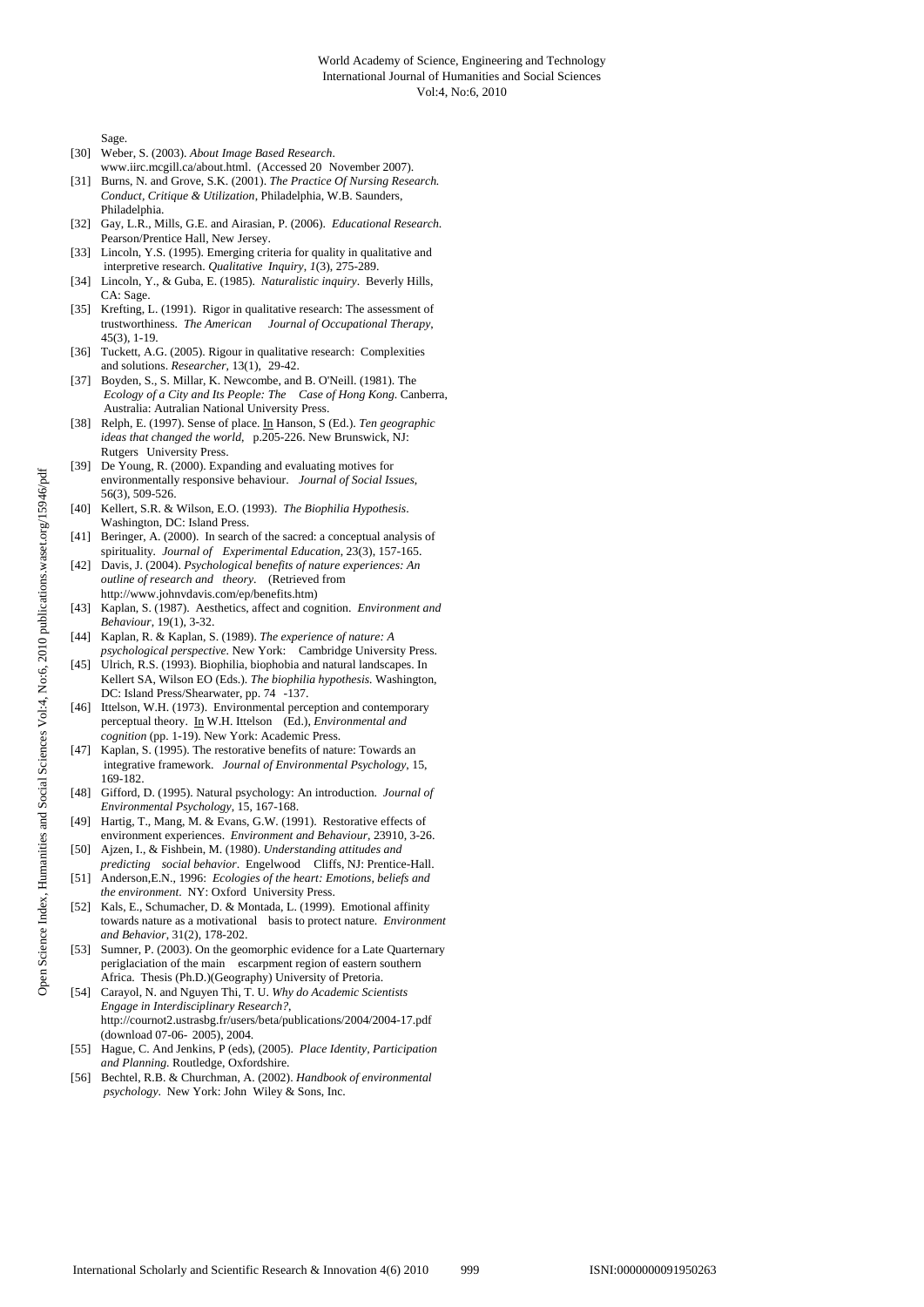#### World Academy of Science, Engineering and Technology International Journal of Humanities and Social Sciences Vol:4, No:6, 2010

#### TABLE II INTEGRATED RESULTS FROM PHASE ONE AND PHASE TWO – TWO-DIMENSIONAL SITE LAYOUT GUIDELINES

| INTEGRATION: FORMULATION OF CONCRETE SITE PLANNING GUIDELINES BASED ON<br>AFFECTIVE EXPERIENCE OF THE FARM KROMDRAAI, VDWHS |                                                                                                                                                                                                                                                                                                                                                                                           |                                                                                    |                                                                                                                                                                                                                                                                                                                                                                                                                                                                                                                                                                                                                                                                 |  |  |  |  |
|-----------------------------------------------------------------------------------------------------------------------------|-------------------------------------------------------------------------------------------------------------------------------------------------------------------------------------------------------------------------------------------------------------------------------------------------------------------------------------------------------------------------------------------|------------------------------------------------------------------------------------|-----------------------------------------------------------------------------------------------------------------------------------------------------------------------------------------------------------------------------------------------------------------------------------------------------------------------------------------------------------------------------------------------------------------------------------------------------------------------------------------------------------------------------------------------------------------------------------------------------------------------------------------------------------------|--|--|--|--|
| <b>GUIDELINE</b>                                                                                                            | <b>PROPOSAL</b>                                                                                                                                                                                                                                                                                                                                                                           | <b>AFFECTIVE</b><br><b>EMOTIONS</b><br>(Based on interview<br>analysis)            | <b>RELATIONAL CONNOTATION</b>                                                                                                                                                                                                                                                                                                                                                                                                                                                                                                                                                                                                                                   |  |  |  |  |
| 1. Developmental<br>zones                                                                                                   | Locate development: (i) close to<br>existing disturbed areas (near gravel<br>roads/paths); (ii) within enclosed,<br>hidden areas, not visible from the main<br>road or surrounding area                                                                                                                                                                                                   | Contentment;<br>Sense of escape;<br>Hope,<br>Curiosity;<br>Spirituality;<br>Safety | Open, undisrupted panoramic views may strengthen the<br>feeling of escape from pressures of everyday life, elicit<br>feelings of hope (open horizons); Built environment within<br>enclosed spaces may further protect and elicit feelings of<br>safety, while bringing inhabitants closer to micro scale<br>environment to create awareness and satisfy curiosity;<br>dwellings enclosed by natural elements such as trees bring<br>man closer to nature and spirituality.                                                                                                                                                                                     |  |  |  |  |
| 2. Conservation<br>zones                                                                                                    | Do not allow development on the<br>following areas: (i) hill tops, (ii) open<br>areas where it would be visible or<br>obstruct panoramas of the landscape                                                                                                                                                                                                                                 | Contentment;<br>Sense of escape;<br>Hope,<br>Curiosity;<br>Spirituality;<br>Safety | (same apply as previous)                                                                                                                                                                                                                                                                                                                                                                                                                                                                                                                                                                                                                                        |  |  |  |  |
| 3. Appropriate land<br>uses                                                                                                 | The following land uses are appropriate:<br>(i) residential (permanent of non-<br>permanent), (ii) recreational (hiking,<br>bird-watching);<br>business<br>(iii)<br>(restaurant/function venue for residents)                                                                                                                                                                             | Contentment:<br>Sense of escape;                                                   | Low key land uses that attract a limited number of people<br>who are forced to spend some time at the site (e.g. whole<br>day or weekends) represent calmness and peacefulness of<br>the natural rural environment. It strengthens feelings of<br>contentment and support the idea of escape from normal<br>daily activities.                                                                                                                                                                                                                                                                                                                                   |  |  |  |  |
| 4. Sense of arrival                                                                                                         | The provision of a particular space and<br>structure to announce the arrival on the<br>site by either (i) maintaining the existing<br>entrance on the east or (ii) the provision<br>of a new entrance in the north-eastern<br>corner of the site. The entrance should<br>be announced by a physical structure<br>that is inviting and welcoming. It must<br>be visible but not obtrusive. | Curiosity<br>Hope;<br>Safety;                                                      | The sense of arrival connotes a stop and pause effect where<br>something is expected on 'the other side'. This triggers<br>feelings of curiosity to explore further.                                                                                                                                                                                                                                                                                                                                                                                                                                                                                            |  |  |  |  |
| 5. Density and<br>spatial<br>distribution                                                                                   | Very low density of a maximum of 12<br>dwelling units arranged in the following<br>spatial patterns (i) in a longitudinal strip<br>along the existing path, (ii) in a curved<br>strip, south of the hill in the centre of the<br>site to follow the curve of the hill.<br>Distances between structures to ensure<br>structures not visible from one another.                              | Spirituality;<br>curiosity                                                         | Trees/tree clusters elicit feelings of spirituality and<br>experiences of connectedness to God and nature. If built<br>structures are hidden amongst tree clusters, (not visible<br>from neighbours/surrounding sites or the road) and existing<br>trees maintained as far as possible, spiritual connectedness<br>to the landscaped may be supported. This cannot be<br>accomplished by high densities or where structures are<br>visible from one another/surrounding farms or the road. An<br>organic spatial distribution pattern which follows lines of<br>the natural environment (contours/hills etc) is subdued to<br>the landscape and less obtrusive. |  |  |  |  |
| 6. Paths                                                                                                                    | Mainly footpaths while structures to be<br>connected (i) in an organic (curved) way<br>to follow the natural landscape, (ii)<br>gravel road (can be compacted) and<br>natural stone for road materials                                                                                                                                                                                    | Sense of escape;<br>curiosity                                                      | The idea of rural roads (not tarred) support the experience<br>of been in a rural landscape and thus strengthen the idea of<br>'sense of escape'. Footpaths invite people to explore the<br>site and satisfy curiosity.                                                                                                                                                                                                                                                                                                                                                                                                                                         |  |  |  |  |

(The above guidelines will obviously be influenced by the outcome of an Environmental Impact Assessment and if necessary, adapt accordingly. These also needs some refinement in terms of set quantitative standards to implement)